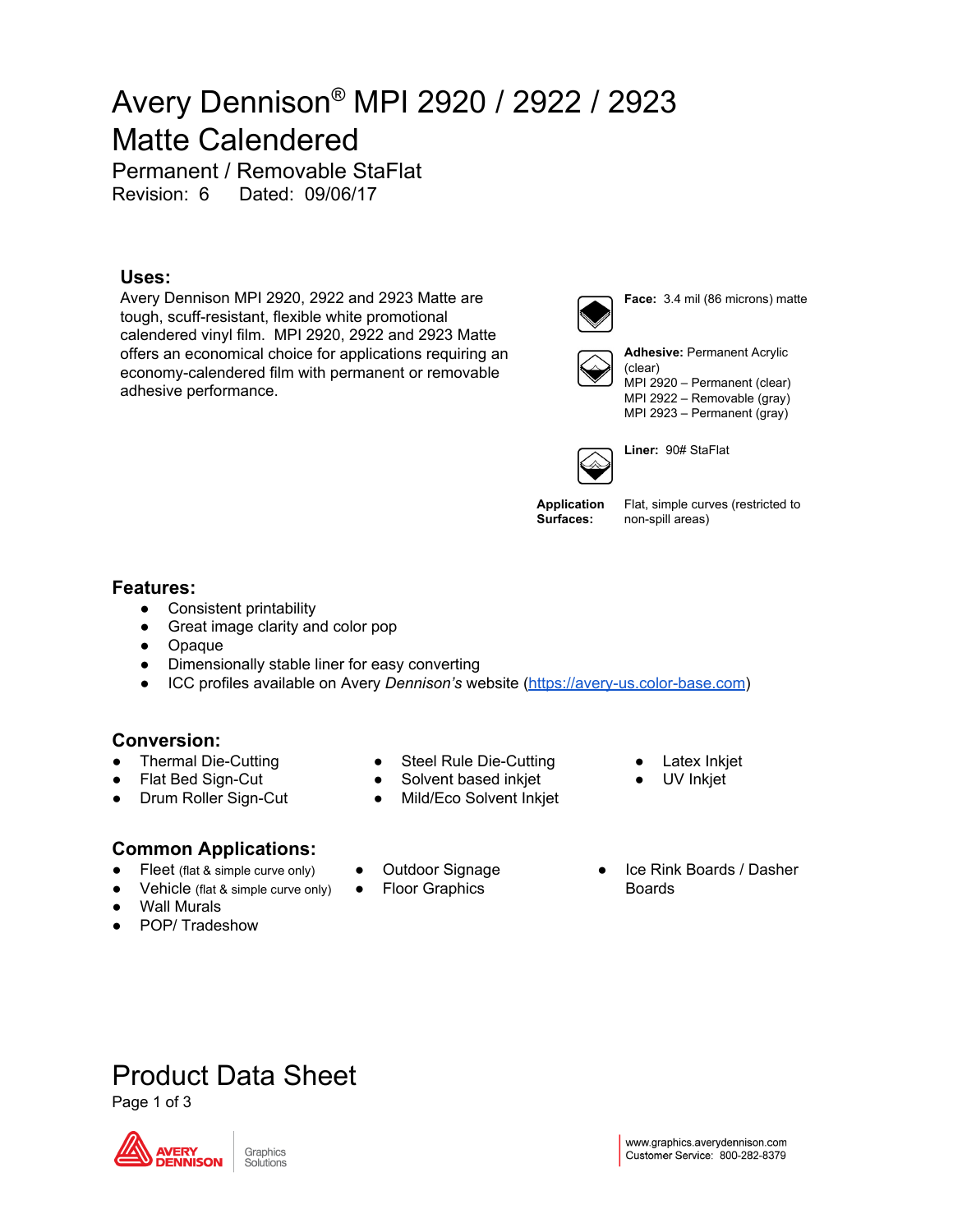# Avery Dennison ® MPI 2920 / 2922 / 2923 Matte Calendered

Permanent / Removable StaFlat Revision: 6 Dated: 09/06/17

## **Physical Characteristics:**

| Property                        | <b>Measurement</b>                      | <b>Typical Value</b>                                                                                                                             |
|---------------------------------|-----------------------------------------|--------------------------------------------------------------------------------------------------------------------------------------------------|
| Caliper, face                   |                                         | $3.4$ mil (97 µm)                                                                                                                                |
| Caliper, adhesive               |                                         | 1.0mil $(25 \mu m)$                                                                                                                              |
| Dimensional stability           |                                         | <0.025"(0.66 mm)<br>Note: Ink loads in excess of 250% may cause increased shrinkage and/or increased initial<br>adhesion of the printed film     |
| Tensile at Yield                |                                         |                                                                                                                                                  |
| Elongation                      |                                         |                                                                                                                                                  |
| Gloss                           | Hunter Gloss @ 60 degrees               | 55                                                                                                                                               |
| Adhesion:                       | 15 min (permanent<br>15 min (removable) | 5.5 lbs/in (962 N/m)<br>$2.5$ lbs/in (438 N/m)                                                                                                   |
| Removability                    | MPI 2922                                | 3 years from most substrates. Surface must be sealed.                                                                                            |
| Flammability                    | Self Extinguishing                      |                                                                                                                                                  |
| Shelf-Life                      |                                         | 2 years from date of manufacture (when stored at the following<br>temperatures and humidity conditions 68°-77° F (20° - 25° C) and 50±5%<br>R.H. |
| Durability                      | <b>Vertical Exposure</b>                | Removable<br>Unprinted - 3 years<br>Printed $-$ Up to 2 years<br>Permanent<br>Unprinted - 5 years<br>Printed - Up to 4 years                     |
| Min. Application<br>Temperature |                                         | 50° F (10° C)                                                                                                                                    |
| Service Temperature             |                                         | -40° to 180°F (-40° to 82° C) (Reasonable range of temperatures which<br>would be expected under normal environmental conditions)                |
| Chemical resistance             |                                         | Resistant to most mild acids, alkalis, and salt solutions                                                                                        |

## Product Data Sheet

Page 2 of 3